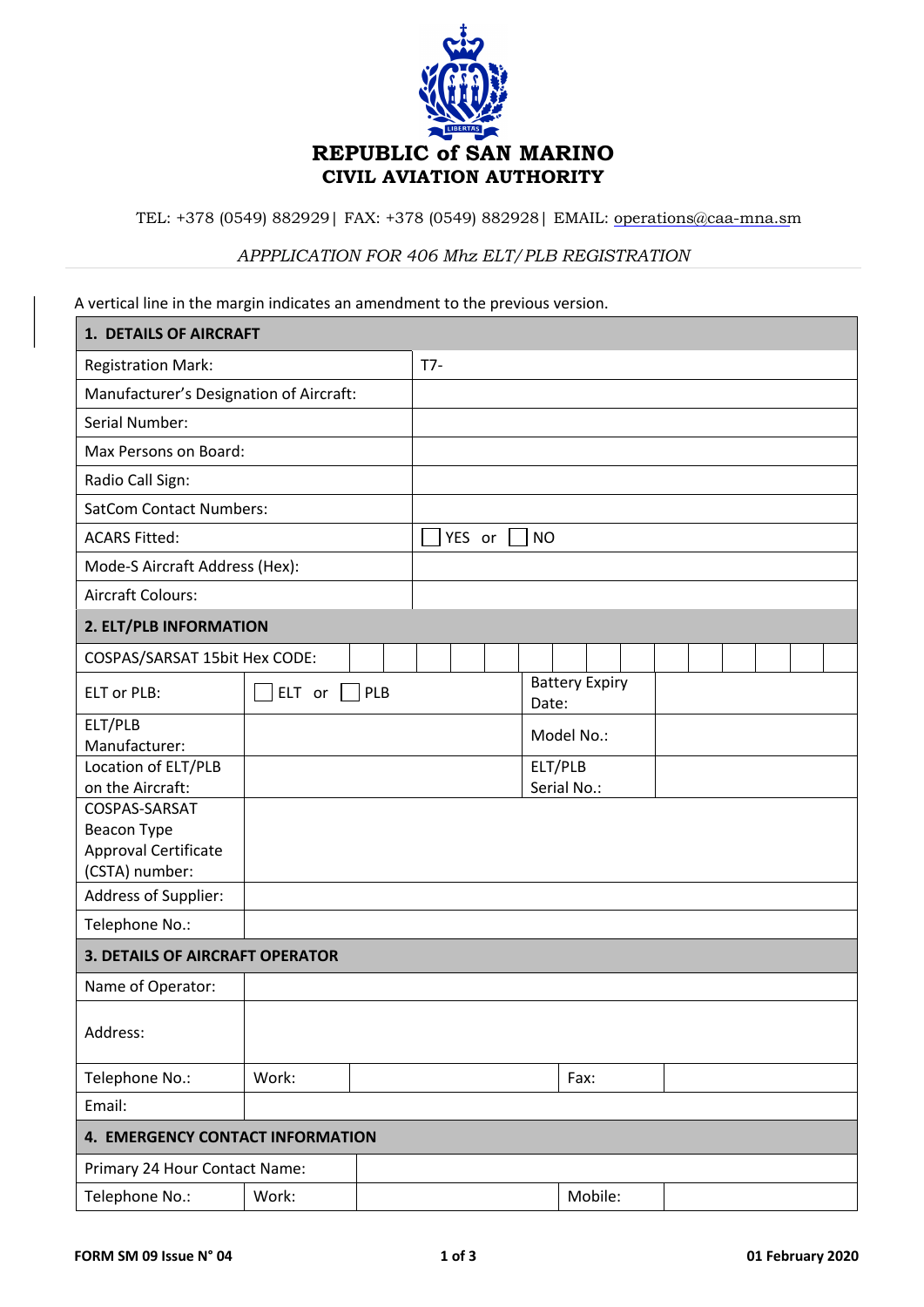| Secondary 24 Hour Contact Name: |       |  |                      |         |  |  |  |  |  |
|---------------------------------|-------|--|----------------------|---------|--|--|--|--|--|
| Telephone No.:                  | Work: |  |                      | Mobile: |  |  |  |  |  |
| <b>CAA SMR USE ONLY</b>         |       |  |                      |         |  |  |  |  |  |
| Received:                       |       |  | CSTA#:               |         |  |  |  |  |  |
| SN:                             |       |  | Database updated by: |         |  |  |  |  |  |

*Note: All information is confidential and will be used only in the event of ELT activation.*